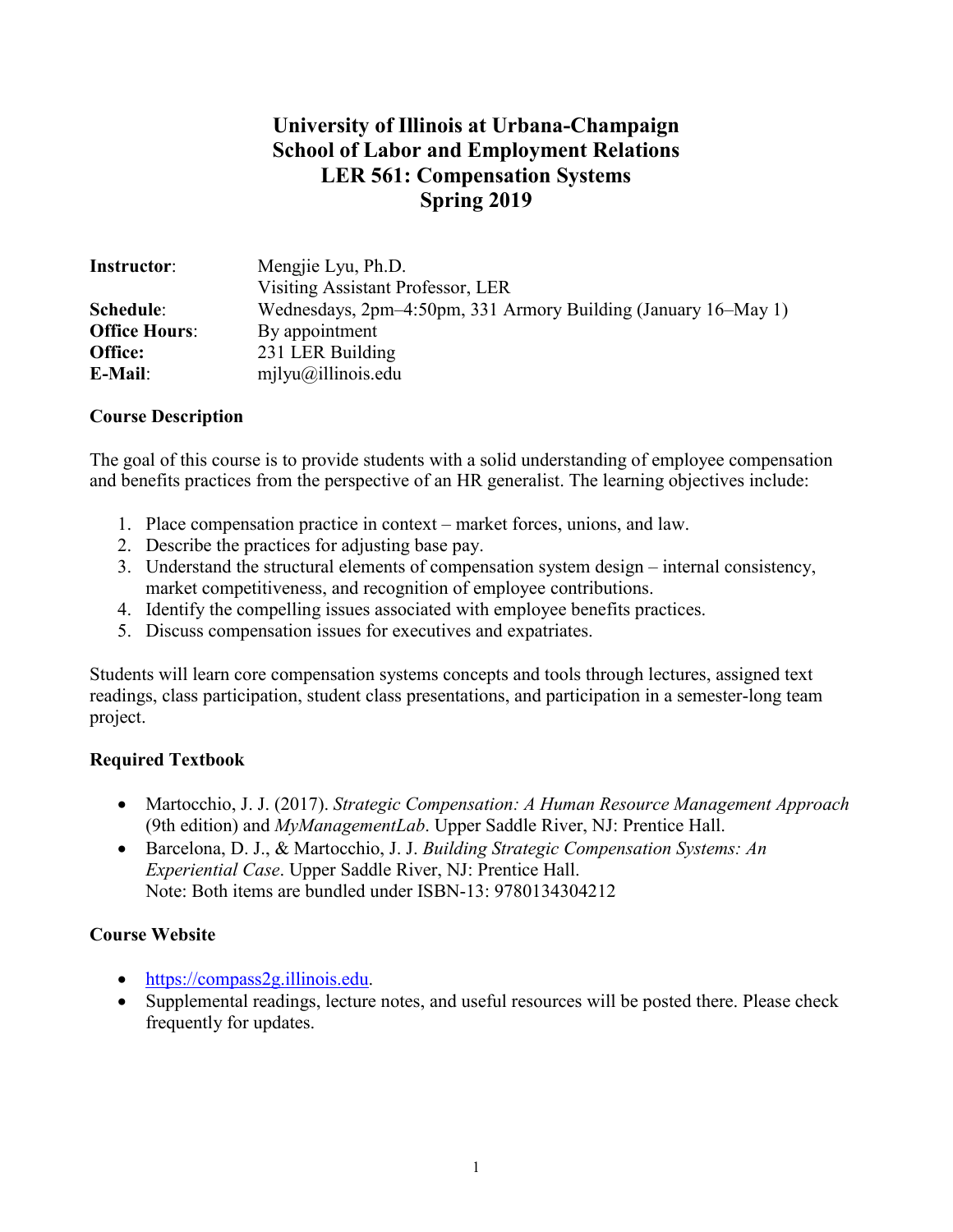### **Course Policy**

- Please show respect for your classmates by limiting distractive behavior. Turn your cell phones off during class and please keep any side discussions short and quiet.
- You are expected to adhere to all of the rules pertaining to academic integrity outlined in the [Student Code.](http://studentcode.illinois.edu/) Failure to do so will result in an automatic F for the course.
- It is expected that each student will be courteous and respectful to all members of the class and will carry him or herself in an orderly manner for the entire duration of the course as outlined in the [Student Code.](http://studentcode.illinois.edu/)
- Regular class attendance and punctuality are expected.
- There will be a 20 percent grade reduction on any late assignments.

### **Special Accommodations**

If you have any condition, such as a physical or learning disability, which will make it difficult for you to carry out the work as it has been outlined or which will require special accommodations, please notify the instructor during the first week of the course with the appropriate written documentation. To contact the Division of Rehabilitation- Education Services (DRES), you may visit 1207 S. Oak St., Champaign, IL 61820, call (217) 333-1970, or email [disability@illinois.edu.](mailto:disability@illinois.edu)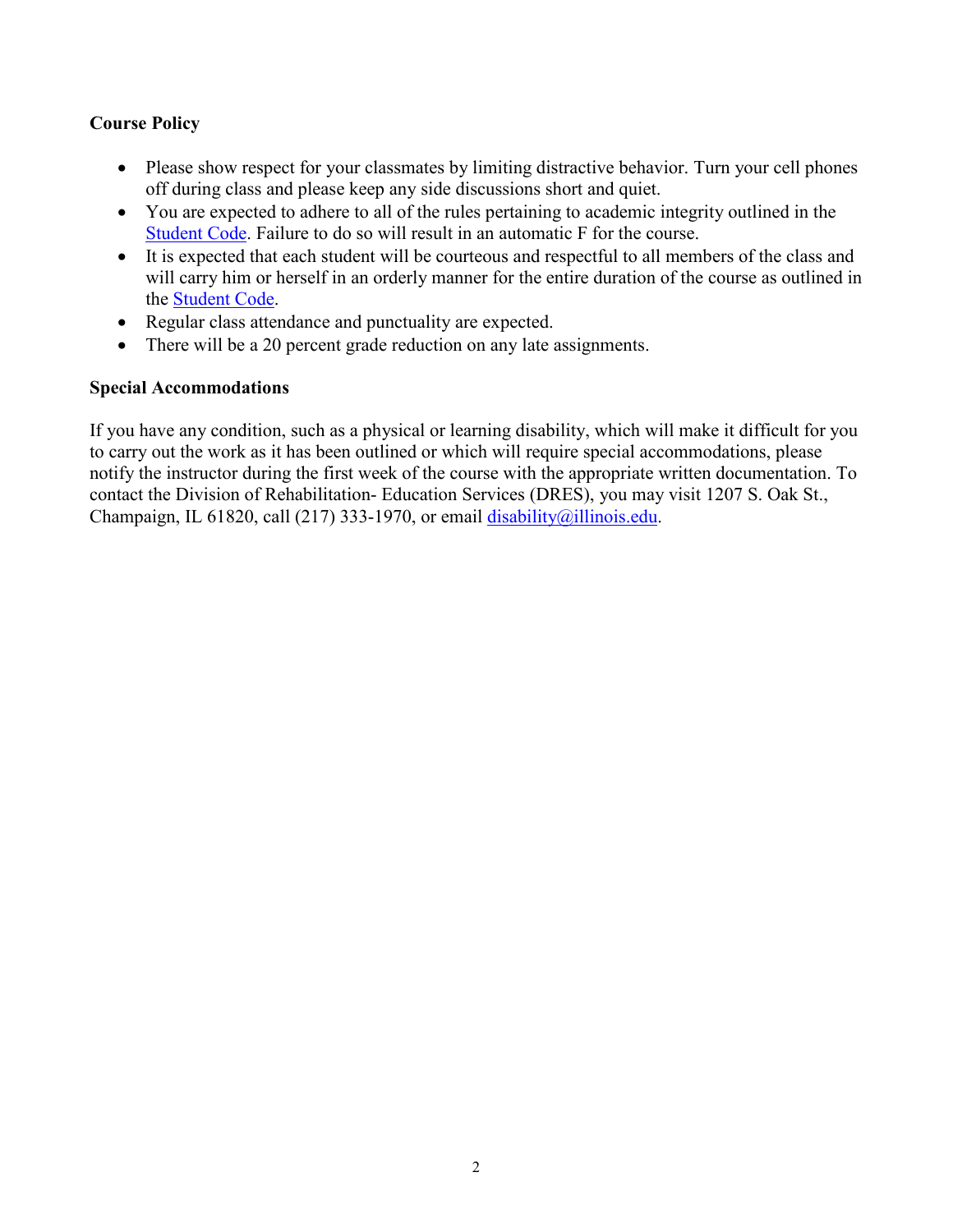# **Student Evaluation and Grading Scale**

| <b>Total:</b>                                                           | 100%   | $(1,000 \text{ points})$ |
|-------------------------------------------------------------------------|--------|--------------------------|
| <i>Quizzes</i> (4 at 90 points each):                                   | 36%    | $(360 \text{ points})$   |
| Students' presentation of a compensation<br>issue:                      | $14\%$ | $(140 \text{ points})$   |
| Third team written report (based on<br>Section 2 of casebook):          | 15%    | $(150 \text{ points})$   |
| Second team written report (based on<br>Section 1 of casebook):         | 20%    | $(200 \text{ points})$   |
| First team written report (based on<br>Strategic Analysis in casebook): | 15%    | $(150 \text{ points})$   |

# **Calculation of Course Grades**

| Grade        | <b>Points</b>                      |
|--------------|------------------------------------|
| $\mathbf{A}$ | 95-100% of 1,000 points, and so on |
| $A-$         | 91-94.9%                           |
| $B+$         | 87-90.9%                           |
| B            | 83-86.9%                           |
| $B-$         | 80-82.9%                           |
| $C+$         | 77-79.9%                           |
| $\mathsf{C}$ | 73-76.9%                           |
| $C-$         | 70-72.9%                           |
| $D+$         | 67-69.9%                           |
| D            | 63-66.9%                           |
| $D-$         | 60-62.9%                           |
| F            | ${}<60\%$                          |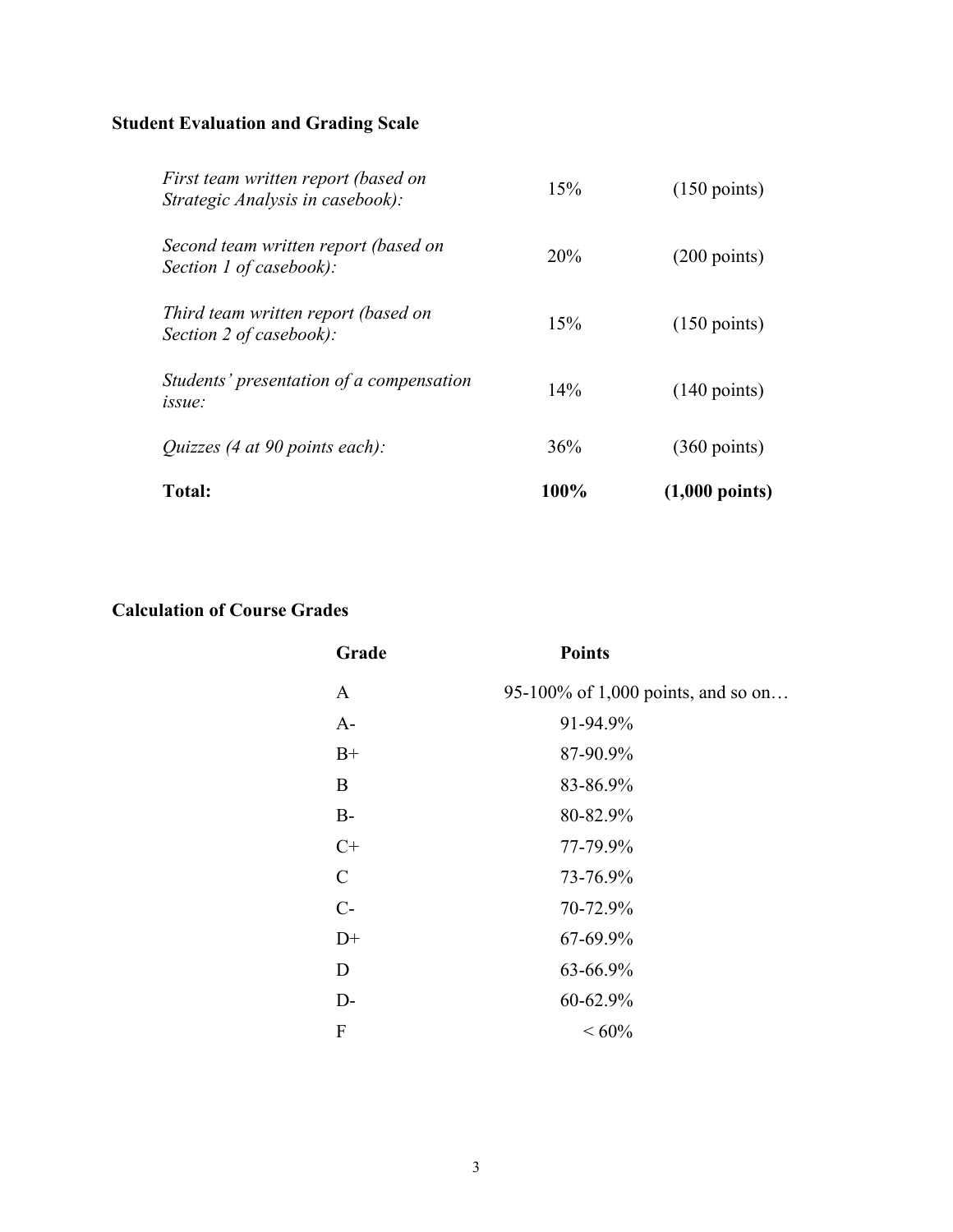### **Compensation Team Project:** *Building Strategic Compensation Systems*

This experiential project is designed to provide you an opportunity to integrate and apply knowledge that you will learn in this course. Teams of approximately 5 class members will be established to complete this project that consists of three separate reports. The three reports and due dates are listed below (*to be submitted via Compass no later than 2pm on the due dates*):

| Written Report 1: | Strategic Analysis (February 13, one per team) |
|-------------------|------------------------------------------------|
| Written Report 2: | Internal Consistency (April 3, one per team)   |
| Written Report 3: | Market Competitiveness (May 3, one per team)   |

Each team will serve as compensation experts who have been hired by the firm to develop an integrated compensation plan. An instructor's grade will be assigned to each report for each team. All team members will receive the same grade based on the instructor's evaluation.

Each part of the case builds uniquely on your answers to prior parts of the case. Each report should be written as recommendations to top management. One approach to developing the report is to identify and discuss decisions that must be made to meet the objectives. Each decision should be supported with rationale that is logical and based on the content presented within your texts. Identify plausible alternatives to your decisions, and discuss possible problems that may be encountered. *Each written report should be summarized in a one- to three-page executive summary at the front. This executive summary should contain the major objectives of the report and the corresponding major findings.*

Whenever possible, I will provide 20 to 30 minutes for teams to meet.

#### **The assignments will be posted on Compass on January 23**.

#### **Class Participation**

**5 short quizzes** (20 minutes) will be given at random throughout the semester, of which the top 4 scores count toward your grade. The quizzes will be closed-book and closed-notes. Each quiz will have 3 questions from which you will answer one.

**How should you prepare to answer questions?** *First*, read the assigned material. Some questions will be based on key terms, which are the words or terms highlighted in bold within the chapters. For instance, "Define pay ranges and pay grades." *Second*, be familiar with the learning objectives stated in each chapter. Within the chapters, the centered, all-capital letters headings correspond to learning objectives. Within the objectives, you will see secondary headings (left, mixed case). I might ask: Define two types of compensation policy decisions. The answer would be pay-level policies and pay mix policies, and you would briefly talk about each one.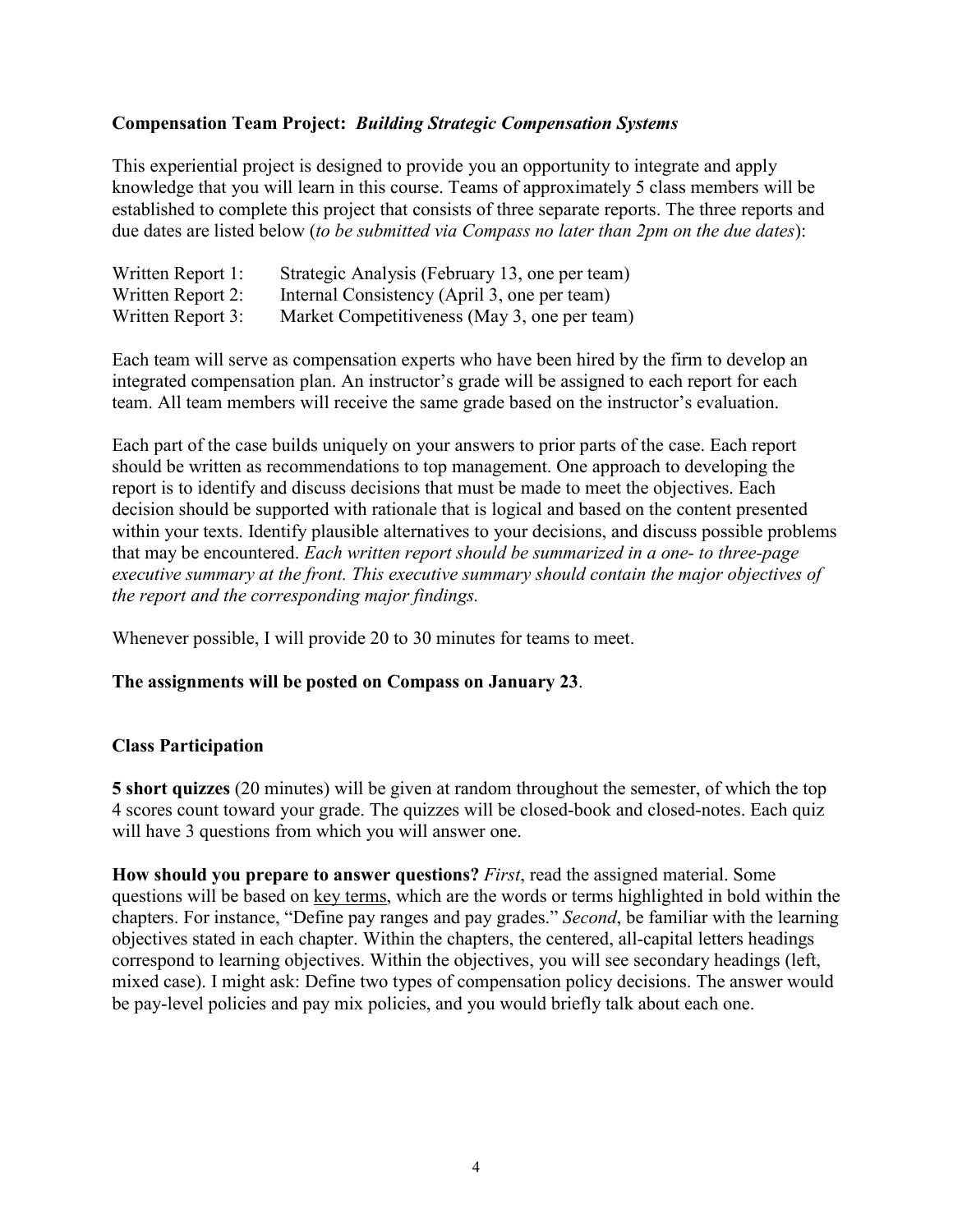#### **Presentation of an Compensation Issue**

Students will make one 20-minute presentation on a compensation issue of your choice in combination of two or three students (I will set the group size on the total number of students enrolled in the course). Base your presentation on 2 or 3 articles from an HR practitioner publication (e.g., *WorkSpan*, published by WorldatWork and *HRMagazine*, published by the Society for Human Resource Management), business periodicals (e.g., *BusinessWeek*), or major newspapers (e.g., *New York Times*, *The Wall Street Journal*). Assume the role of an HR professional who is briefing his/her HR colleagues on a timely compensation topic. Following the presentation, please lead a class discussion. To lead a discussion, write two or three questions about the topic in the articles you presented. Class discussion should last about 10 minutes. I will make random assignments of groups and presentation dates, and **You will receive the assignments on January 23**.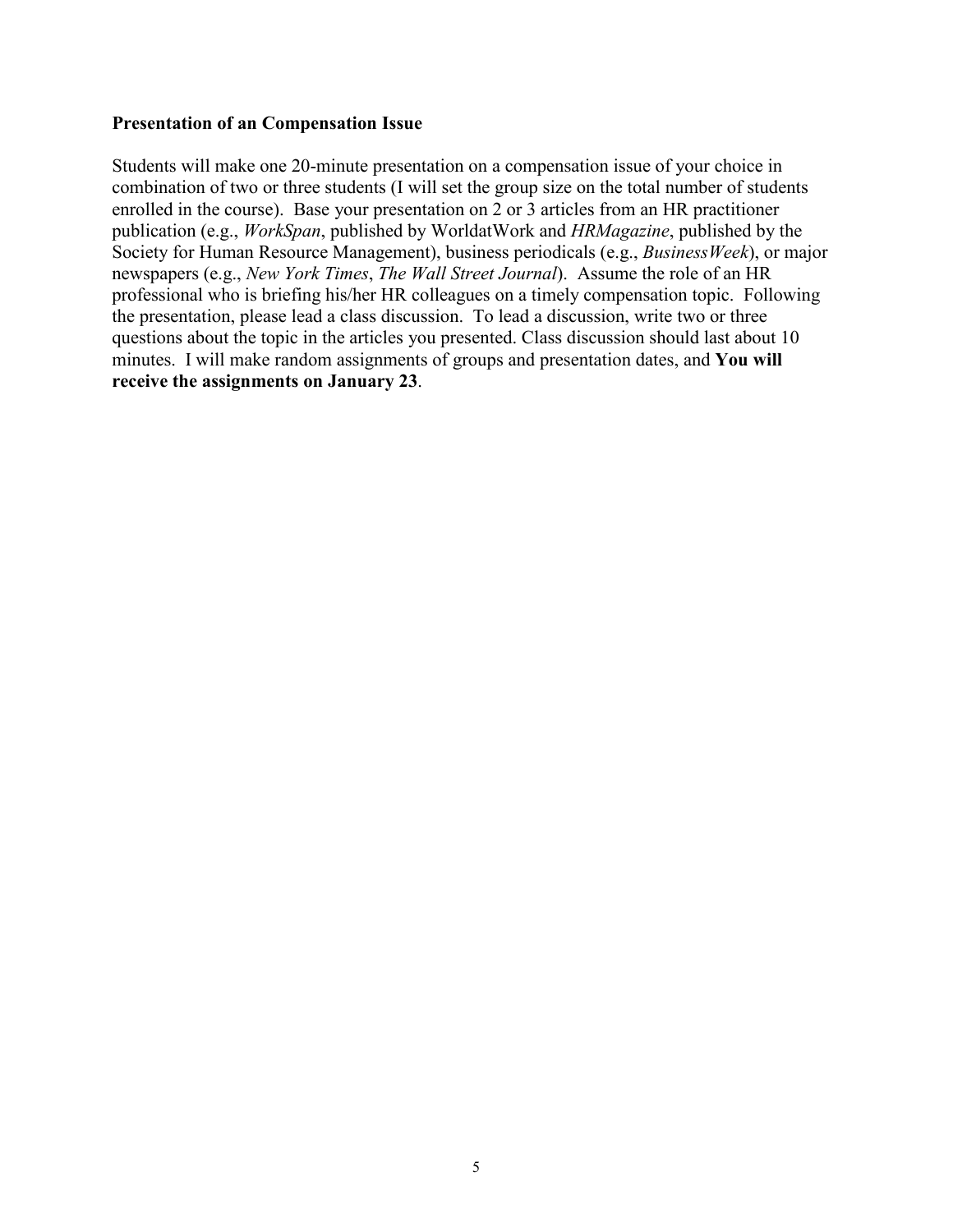## **Course Outline and Schedule**

# *Compensation Systems: Setting the Stage*

| January 16                                                  | Course Introduction and Overview<br>Strategic Compensation Issues and Goals of the Compensation<br>Department<br>Strategic Compensation: Chapter 1                                                            |
|-------------------------------------------------------------|---------------------------------------------------------------------------------------------------------------------------------------------------------------------------------------------------------------|
| January 23                                                  | Contextual Influences on Compensation Practice<br>Strategic Compensation: Chapter 2                                                                                                                           |
| <b>Bases for Pay</b>                                        |                                                                                                                                                                                                               |
| Jan. 30 and Feb. 6                                          | Traditional Bases for Pay: Seniority and Merit; Incentive Pay<br>Incentive Pay; Pay-for-Knowledge and Skill-Based Pay<br>Strategic Compensation: January 30: Chapters 3 and 4<br>February 6: Chapters 4 and 5 |
| <b>Designing Compensation Systems: Internal Consistency</b> |                                                                                                                                                                                                               |
| February 13 and 20                                          | Building Internally Consistent Compensation Systems<br>Strategic Compensation: Chapter 6                                                                                                                      |
|                                                             | (WRITTEN REPORT 1 IS DUE ON FEBRUARY 13)                                                                                                                                                                      |
| February 27                                                 | In-Class Work on Group Project (I will be there to answer<br>questions)                                                                                                                                       |
|                                                             | <b>Designing Compensation Systems: Market Competitiveness</b>                                                                                                                                                 |
| March 6 and 13                                              | Building Market-Competitive Compensation Systems<br>Strategic Compensation: Chapters 7 and 8 (through page 179)                                                                                               |
| March 20                                                    | No Class – Spring Break                                                                                                                                                                                       |
| <b>Employee Benefits</b>                                    |                                                                                                                                                                                                               |
| March 27 and April 3                                        | <b>Employee Benefits</b><br>Strategic Compensation: March 29: Chapter 9<br>April 5: Chapter 10                                                                                                                |
|                                                             | (WRITTEN REPORT 2 IS DUE ON APRIL 3.)                                                                                                                                                                         |